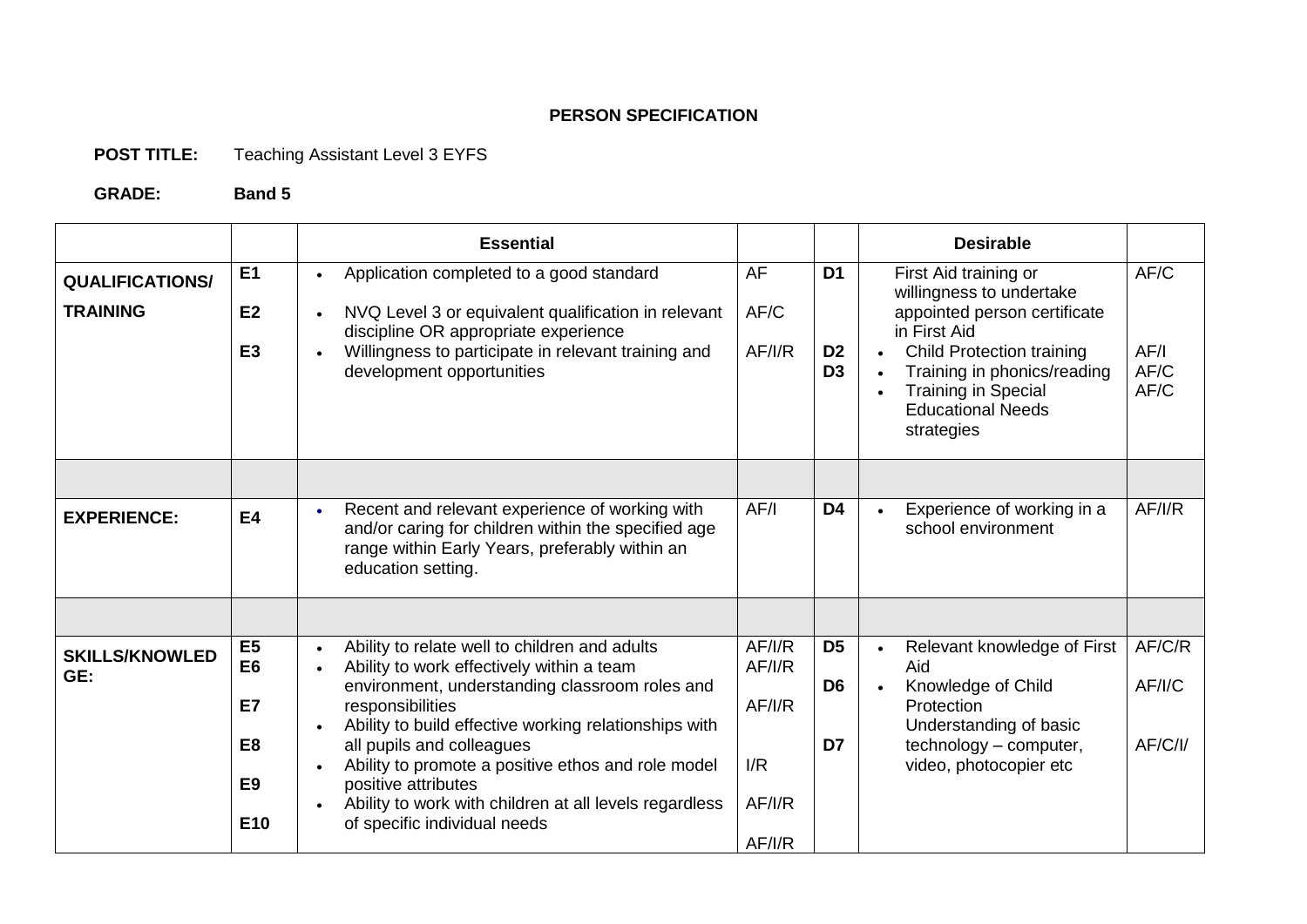|                                                                  | E11<br>E12<br>E13<br>E14<br>E <sub>15</sub><br>E16<br><b>E17</b><br>E18 | General understanding of New Foundation Stage<br>documentation and other learning<br>programmes/strategies/interventions<br>Experience of resources preparation to support<br>learning programmes<br>Effective use of ICT to support learning<br>Good communication skills<br>$\bullet$<br>Good numeracy and literacy skills<br>$\bullet$<br>Be able to maintain confidentiality<br>$\bullet$<br>Good listening skills<br>The ability to manage behaviour of children in a<br>positive and supportive manner<br>General awareness of inclusion, especially within<br>a school setting | AF/I/R<br>AF/I/R<br>AF/I<br>AF/C/R<br>AF/R<br>I/R<br>AF/I/R<br>AF/IR |  |  |
|------------------------------------------------------------------|-------------------------------------------------------------------------|---------------------------------------------------------------------------------------------------------------------------------------------------------------------------------------------------------------------------------------------------------------------------------------------------------------------------------------------------------------------------------------------------------------------------------------------------------------------------------------------------------------------------------------------------------------------------------------|----------------------------------------------------------------------|--|--|
|                                                                  |                                                                         |                                                                                                                                                                                                                                                                                                                                                                                                                                                                                                                                                                                       |                                                                      |  |  |
| <b>PERSONAL AND</b><br><b>PROFESSIONAL</b><br><b>ATTRIBUTES:</b> | E19<br>E20<br>E21<br>E22<br>E23                                         | Friendly, approachable and professional manner<br>Calm approach<br>Willingness to support the ethos, vision and aims<br>of the school<br>A commitment to working as part of the whole<br>school team<br>High expectations of all pupils; respect for their<br>social, cultural, linguistic, religious and ethnic<br>backgrounds; and commitment to raising their<br>educational achievements                                                                                                                                                                                          | $\overline{\mathsf{IR}}$<br>I/R<br>AF/I<br>AF/I/<br>AF/I/R           |  |  |
|                                                                  | E24                                                                     | Ability to build and maintain successful<br>relationships with pupils; treat them consistently,<br>with respect and consideration, and demonstrate<br>concern for their development as learners                                                                                                                                                                                                                                                                                                                                                                                       | AF/I/R                                                               |  |  |
|                                                                  | E25                                                                     | Demonstrate and promote the positive values,<br>attitudes and behaviour they expect from the<br>pupils with whom they work                                                                                                                                                                                                                                                                                                                                                                                                                                                            | I/R                                                                  |  |  |
|                                                                  | E26                                                                     | Ability to liaise sensitively and effectively with<br>parents and carers, recognising role in pupils'<br>learning                                                                                                                                                                                                                                                                                                                                                                                                                                                                     | R.                                                                   |  |  |
|                                                                  | E27                                                                     |                                                                                                                                                                                                                                                                                                                                                                                                                                                                                                                                                                                       | R                                                                    |  |  |